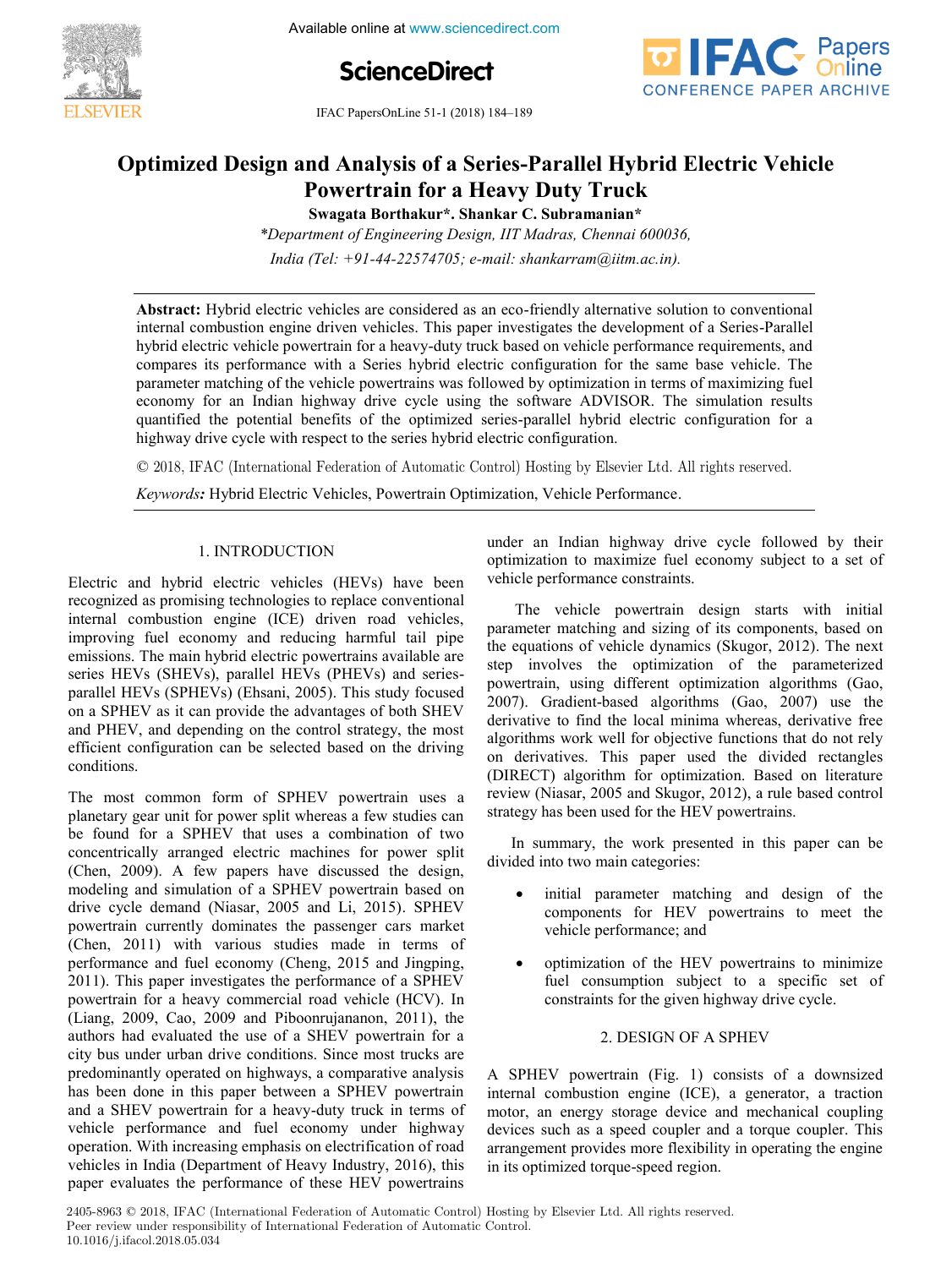

Fig. 1. Layout of a SPHEV Powertrain.

The ICE is used to supply the steady state power requirements, whereas the motor power is designed to meet the initial acceleration and gradeability at low speed (Ehsani, 2005). Mechanical coupling consists of torque coupling and speed coupling (Ehsani, 2005). A typical speed-coupling device is a planetary gear unit (Fig. 2), consisting of a sun gear, a ring gear, several planet gears and a carrier that is hinged to the centres of the planet gears. In the drivetrain considered here, an ICE and an electric generator are connected to the planet carrier and the sun gear respectively (speed coupling). The ring gear of the planetary unit is the output port that is connected to the drive wheels through a fixed gear (torque coupling). A traction motor is also connected to the drive wheels through the fixed gear, which couples the output torques of the ring gear and the traction motor together.



Fig. 2. Planetary gear unit.

 The maximum power output from the engine for a constant speed of *vmax* is given

$$
P_{\text{eng(max)}} = \frac{1}{\eta_t} (Mgf_r + \frac{1}{2} \rho C_d A v_{\text{max}}^2) v_{\text{max}} ,
$$
 (1)

where *M* is the mass of the vehicle,  $f_r$  is the rolling resistance coefficient,  $C_d$  is the coefficient of drag,  $A$  is the frontal area and  $\eta_t$  is the transmission efficiency. The electric motor power rating,  $P_m$ , designed to meet the vehicle acceleration performance is given by (Ehsani, 2005)

$$
P_m = \frac{\gamma M}{2t_a \eta_t} (\nu_f^2 + \nu_b^2), \tag{2}
$$

where *γ* is the rotational inertia factor (Nandakumar, 2015), *ta* is the acceleration time,  $v_f$  is the vehicle rated speed (km/h) and  $v<sub>b</sub>$  is the vehicle speed corresponding to the motor base speed. The rotational speeds of the ring gear, the generator (sun gear) and the engine (carrier) satisfy

$$
\omega_r = \frac{1+k}{k} \omega_{\text{eng}} - \frac{\omega_{\text{gen}}}{k},\tag{3}
$$

where *k* is the planetary gear ratio defined as the ratio of the radius of the ring,  $R_r$ , to the radius of the sun,  $R_s$ . As the ring gear is connected to the drive wheels through a fixed reduction gear,

$$
v = \omega_w r_e (1 - s) = \frac{\omega_r r_e (1 - s)}{i_g},\tag{4}
$$

where  $\omega_w$  is the rotational speed of the wheels, *v* is the vehicle longitudinal speed and *s* is the wheel longitudinal slip ratio, which is considered to be 10%. From (3), it can be concluded that for a desired engine speed, the vehicle longitudinal speed can be varied by controlling the generator speed. The torques transferred from the ICE, *Teng*, to the ring gear,  $T_r$ , and to the generator,  $T_{gen}$ , are given by (5) and (6) respectively:

$$
T_r = \frac{k}{k+1} T_{eng}, \text{ and} \tag{5}
$$

$$
T_{gen} = \frac{1}{1+k} T_{eng} \tag{6}
$$

 The drive shaft is connected to the ring gear through a final reduction gear with a gear ratio,  $i_{\rm g}$ . Hence, the total drive torque at the wheels is

$$
T_{\text{wheels}} = \frac{1}{i_g \eta_t} \left( T_m + T_r \right) = \frac{1}{i_g \eta_t} \left( T_m + \frac{k}{1+k} T_{\text{eng}} \right). \tag{7}
$$

## 3. CONTROL STRATEGY OF SPHEV POWERTRAIN

The various operation modes available are engine alone traction mode, motor alone traction mode, engine and motor hybrid traction mode, battery charging and regenerative braking (Ehsani, 2005). Depending on the driving conditions, the vehicle controller chooses one of these operating modes (Fig. 3).



Fig. 3. Flowchart of the control logic.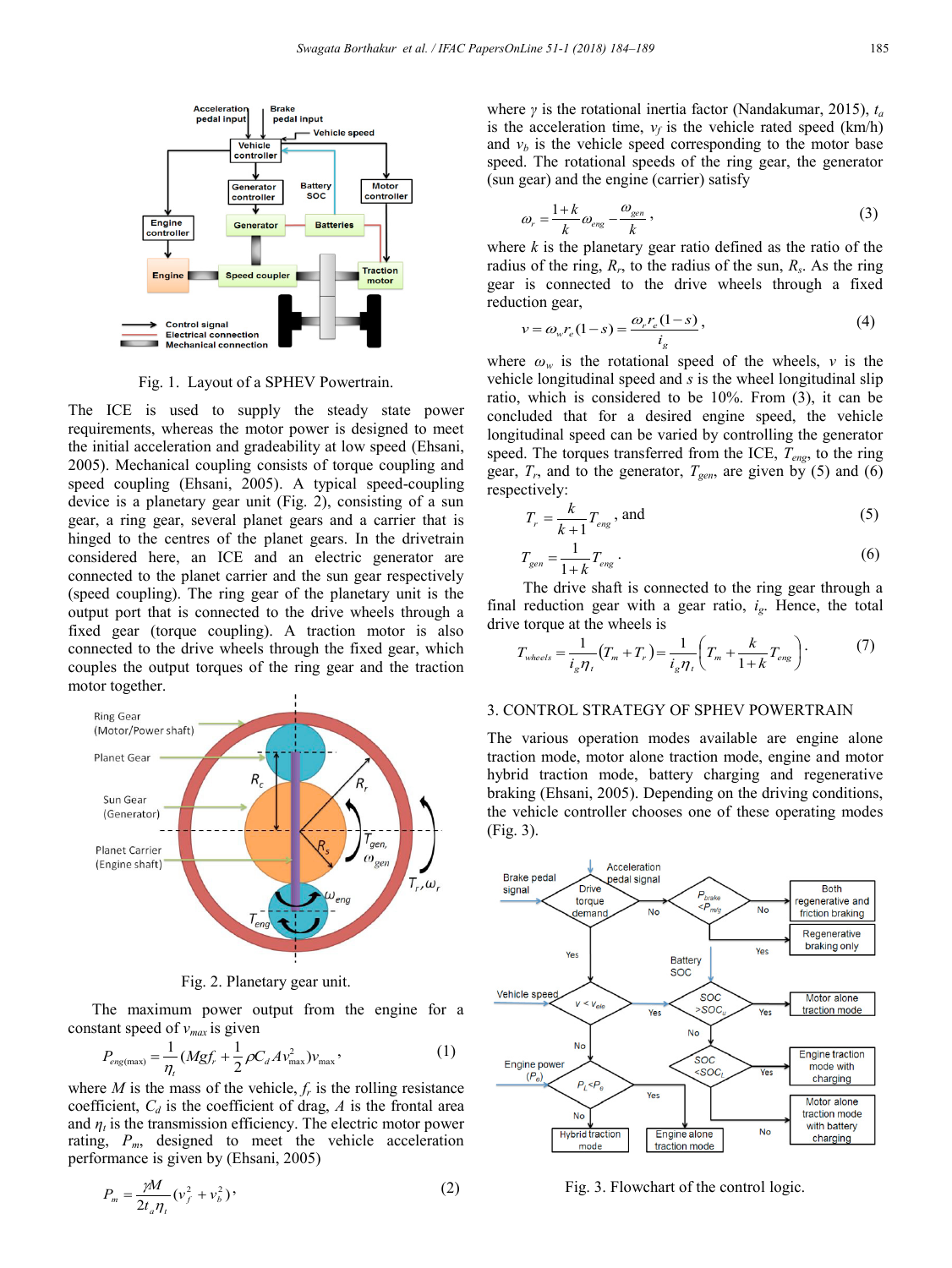## 4. COMPONENT SIZING OF SPHEV POWERTRAIN

The vehicle parameters considered in this study are given in Table 1 (Ashok Leyland Ecomet 1214 Strong truck, 2016) and the performance specifications in Table 2. The same vehicle was used as a base vehicle to change the drivetrain from conventional to a SPHEV powertrain. The coefficient of drag  $(C_d)$  and the coefficient of rolling resistance  $(f_r)$  for the heavy duty truck was taken from (Wong, 2011).

**Table 1. Vehicle parameters**

| Glider Mass                | 3940 kg            |
|----------------------------|--------------------|
| Cargo Mass                 | 9700 kg            |
| ICE power, mass            | 200 kW, 545 kg     |
| Gross Vehicle Weight (GVW) | 14351 kg           |
| $A_f$                      | $6.50 \text{ m}^2$ |
| $C_d$                      | 0.44               |
|                            | 0.009              |
| $r_e$                      | 0.50 <sub>m</sub>  |
|                            | 4.75 m             |

**Table 2. Vehicle performance specifications**

| Maximum speed      | 95 km/h         |
|--------------------|-----------------|
| Gradeability       | 15 % at 16 km/h |
| Acceleration speed | 0 to 50 km/h    |
| Acceleration time  | 13 s            |

Based on the equations provided in section 2, the initial component sizing for the SPHEV powertrain was done, with the component specifications summarized in Table 3. The electric launch vehicle speed, *vele*, during which the motor only drives the wheel, was considered to be 30 km/h in this study. An induction motor with a maximum speed of 12000 rpm and a speed ratio of 5 was considered. Li-ion batteries were considered in this study. The planetary gear ratio was calculated for a cruising speed of 95 km/h with engine alone traction mode.

**Table 3. Specifications of SPHEV components**

| Engine                     | Max. power (kW)             | 73     |
|----------------------------|-----------------------------|--------|
|                            | Max. speed (rpm)            | 2500   |
|                            | Torque output (Nm)          | 100    |
| Generator                  | Max. speed (rpm)            | 7000   |
|                            | Efficiency (%)              | 90     |
|                            | Torque output (Nm) at speed | 565 at |
| Traction                   | (rpm)                       | 2400   |
| motor                      | Max. power (kW)             | 135.24 |
|                            | Max. speed (rpm)            | 12000  |
|                            | Efficiency $(\% )$          | 90     |
|                            | Battery cells               | 150    |
|                            | Initial capacity (Ah)       | 70     |
|                            | Power (kW)                  | 136    |
| <b>Batteries</b>           | Energy output (kWh)         | 90     |
| Planetary gear ratio $(k)$ | 3.913                       |        |
| Final drive ratio          | 5.57                        |        |

## 5. DESIGN OF A SHEV POWERTRAIN

A SHEV consists of an electric motor directly connected to the wheels through a single speed gearbox. The ICE is mechanically disconnected from the transmission system and its working mode is independent of the vehicle load conditions. The ICE along with the generator recharges the batteries when the state of charge (SOC) goes down below its lower limit and/or provides electrical power directly to the traction motor.

 In a SHEV, the maximum vehicle speed is limited by the maximum motor speed, gradeability is limited by maximum motor torque and the acceleration is limited by the peak power of the motor. The fundamental vehicle equations used for the initial parameter matching of the vehicle components are well established (Ehsani, 2005). Initial parameter matching of the SHEV powertrain for the heavy duty truck was analyzed by the authors and presented in (Borthakur, 2016). Based on the analysis, the initial component sizing of the SHEV powertrain is summarized in Table 4.

 The commonly used rule based control strategies for SHEV powertrains are maximum SOC of peak power source (Max. SOC-of-PPS) and the engine turn-on and turn-off (thermostat control strategy) (Ehsani, 2005). For this study, thermostat control strategy was used for the SHEV powertrain.

| Engine                       | Max. power (kW)             | 49     |
|------------------------------|-----------------------------|--------|
|                              | Max. speed (rpm)            | 2500   |
|                              | Torque output (Nm)          | 60     |
| Generator                    | Max. speed (rpm)            | 7000   |
|                              | Efficiency (%)              | 90     |
|                              | Torque output (Nm) at speed | 635 at |
| Traction                     | (rpm)                       | 2400   |
| motor                        | Max. power (kW)             | 152    |
|                              | Max. speed (rpm)            | 12000  |
|                              | Efficiency $(\% )$          | 90     |
| <b>Batteries</b>             | Battery cells               | 160    |
|                              | Initial capacity (Ah)       | 72     |
|                              | Power (kW)                  | 187    |
| Energy output (kWh)          |                             | 130    |
| Transmission $(i_{\varrho})$ |                             | 20.81  |

**Table 4. Specifications of SHEV components**

## 6. OPTIMIZATION OF THE HEV POWERTRAINS

 Once the initial parameter selection of the powertrain was accomplished, its performance was evaluated using ADVISOR (National Renewable Energy Laboratory, 2015) for a Modified Indian drive cycle (MIDC) developed by the Automotive Research Association of India (ARAI) (ARAI CMVR Type approval document). It is a synthesized cycle consisting of two parts: elementary urban drive cycle and a highway drive cycle. For this simulation study, only the highway drive cycle was considered (repeated four times) (Fig. 4). To ensure the vehicle's best performance, an optimization of the parameterized SPHEV and SHEV was done using ADVISOR in Graphic User Interface (gui)-free mode with the optimization procedure in MATLAB®.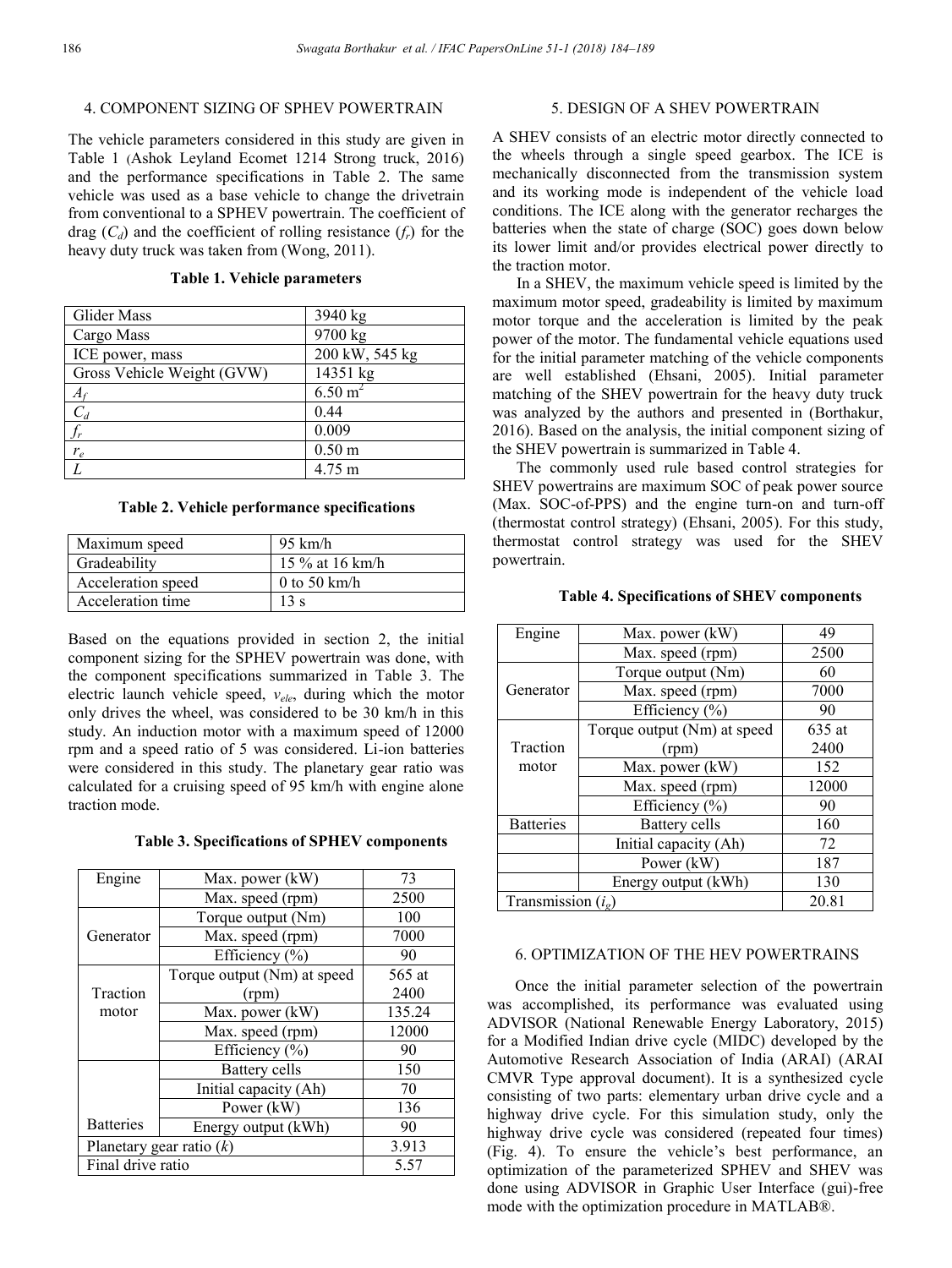

Fig. 4. MIDC considered for the study

The objective considered for optimization was maximization of fuel economy, and the fuel consumption was calculated in terms of mpgge (miles per gallon gasoline equivalent) (Chris, 2011). The design variables of the main powertrain components considered for optimization are listed in Table 5 and Table 6 for SPHEV and SHEV respectively; whereas the constraint conditions are listed in Table 7. Both the design variables and constraint conditions were defined in terms of scaling factors, which when multiplied by the original values gives the actual values of the variables after optimization.

**Table 5. Design variables used and their limits for SPHEV**

| <b>Design variables</b>        | Nomenclature  | Lower<br>bound | Upper<br>bound |
|--------------------------------|---------------|----------------|----------------|
| ICE power scale                | fc pwr scale  | 1.0            |                |
| Electric motor<br>torque scale | me trq scale  | 0.8            | 3              |
| Number of battery<br>cells     | ess num       | 120            | 170            |
| Battery capacity<br>'Ah)       | ess cap scale | 10             | 20             |

**Table 6. Design variables used and their limits for SHEV**

| Design variables               | Nomenclature  | Lower<br>bound | Upper<br>bound |
|--------------------------------|---------------|----------------|----------------|
| ICE power scale                | fc pwr scale  | 0.20           |                |
| Electric motor<br>torque scale | me trq scale  | 1.80           |                |
| Number of battery<br>cells     | ess num       | 130            | 170            |
| Battery capacity               | ess cap scale | 10             | 20             |

**Table 7. Constraint conditions for optimization process**

| <b>Constraints</b> | <b>Description</b> | <b>Requirements</b> |
|--------------------|--------------------|---------------------|
| accel time         | Acceleration       | $< 6.54$ s          |
|                    | of $0-60$ km/h     |                     |
| grade              | Gradeability at    | $\geq$ 15% for 60 s |
|                    | $16 \text{ km/h}$  |                     |
| delta trace        | Difference         | $\leq$ 3.20 km/h    |
|                    | between drive      |                     |
|                    | cycle requested    |                     |
|                    | speed and          |                     |

|           | vehicle achieved<br>speed at every<br>second during<br>the drive cycle   |                |
|-----------|--------------------------------------------------------------------------|----------------|
| delta soc | Difference<br>between final<br>and initial<br>battery state of<br>charge | $\leq 0.50 \%$ |

The flow chart of the optimization procedure is shown in Fig. 5. The optimizer was numerically developed in MATLAB® based on DIRECT algorithm (Jones, 2001), which was integrated with the gui-free ADVISOR mode. Initially the vehicle model was simulated, using the initial design variables to calculate the numerical value of the objective function. Subsequently, the constraint functions were also calculated. These simulation results were fed back to the optimizer, generating a new set of design variables. The vehicle model was simulated again to get the new values of the objective and the constraint functions, with the values restricted within their upper and lower bounds. The iterative procedure went on until the convergence of the constraint functions were obtained, which subsequently gave the maximum mpgge for the vehicle for the given drive cycle.



Fig. 5. Flowchart of the optimization process

### 7. SIMULATIONS AND RESULTS

Once the initialization was done, the optimizer was run for the MIDC (ARAI CMVR Type approval document) (Fig. 4) for 500 iterations, with the output in terms of fuel economy being fed back to the optimizer. In this study, convergence of the objective and constraint functions was obtained after the 100th iteration. Figure 6 presents a comparison between the two HEV powertrains in terms of objective function for the given MIDC to illustrate the convergence of the optimization. The comparison of the design variables for the HEV powertrains along with the ICE vehicle before and after optimization for the given drive cycle are listed in Table 8, and the corresponding observations are: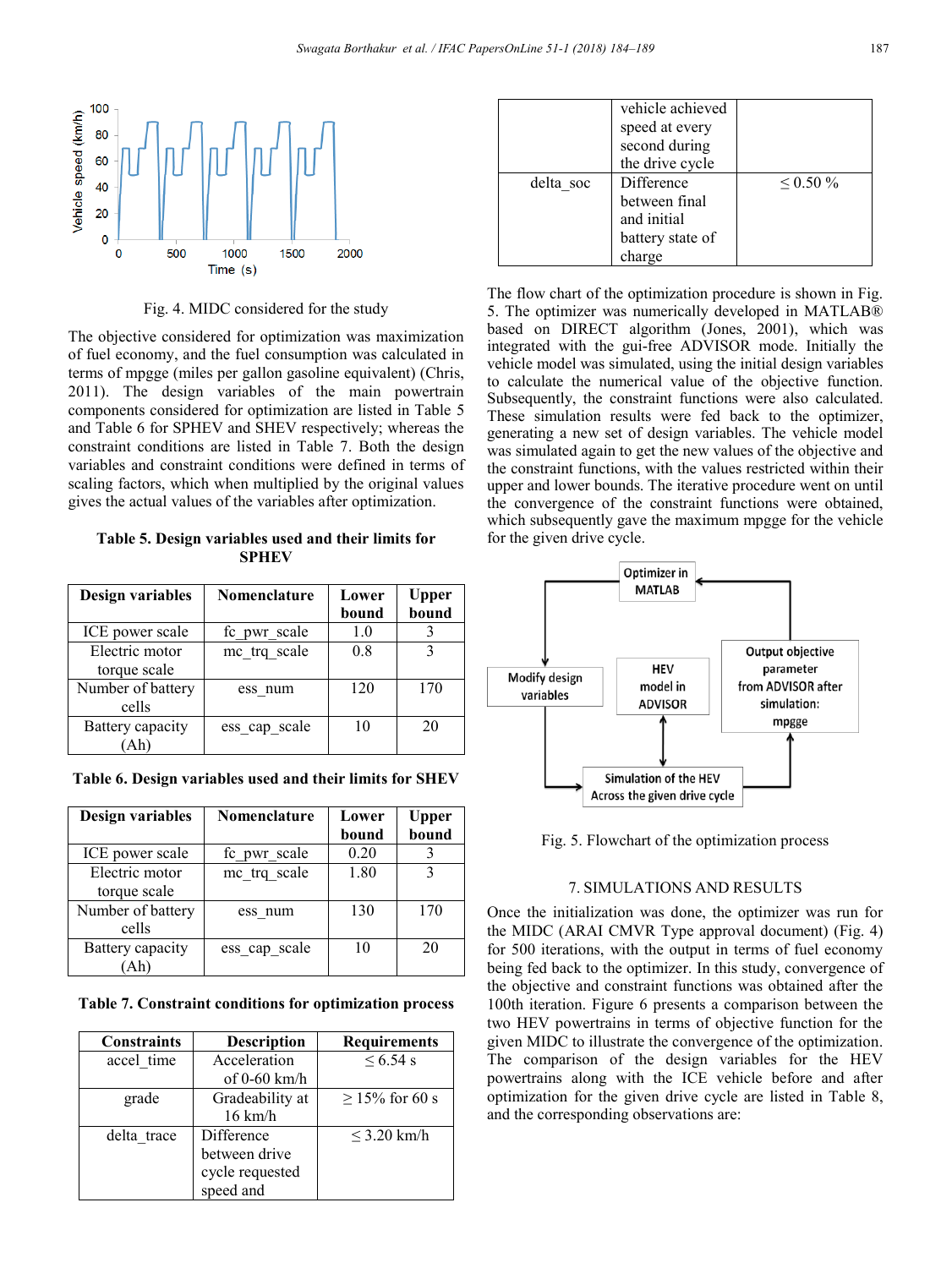

Fig. 6. Iterations of objective function

 When optimized for the given drive cycle, ICE could be downsized appropriately catering to the vehicle requirements. A percentage decrease of 16.44% and 16.33% of engine power could be found for the SPHEV and SHEV before and after optimization, respectively.

 During simulation and optimization of the vehicle powertrain for the drive cycle, the efficiency of the motors varied with the load torque to reflect the operating points of the motors. A reduction of 17.35% and 17.11% of the motor power was observed for the SPHEV and SHEV after optimization, respectively.

The vehicle performance outputs before and after optimization are given in Table 9. After optimization, the fuel economy was improved by 14.09% and 12.03% for SPHEV and SHEV respectively, when compared to the fuel economies before optimization. The fuel economy (in terms of mpgge) and the maximum longitudinal speed of the optimized SPHEV were better than those of the optimized SHEV by 20.99% and 12.24% respectively. The same trend in acceleration performance and gradeability could be observed with the optimized SPHEV performing better than the optimized SHEV by 13.33% and 2%, respectively. Thus, the optimized SPHEV showed an improvement in performance and fuel economy than an optimized SHEV for a highway drive cycle.

| Table 8. Comparison of vehicle component parameters |  |  |
|-----------------------------------------------------|--|--|
|                                                     |  |  |

|                                                  |                          | <b>SPHEV</b>                                    |                                         |                                                        | <b>SHEV</b>                          |
|--------------------------------------------------|--------------------------|-------------------------------------------------|-----------------------------------------|--------------------------------------------------------|--------------------------------------|
| <b>Vehicle</b><br>component<br><i>parameters</i> | Convention<br>al vehicle | Hybrid vehicle<br><b>before</b><br>optimization | Hybrid vehicle<br>after<br>optimization | <b>Hybrid vehicle</b><br><b>before</b><br>optimization | Hybrid vehicle<br>after optimization |
| Engine power<br>(kW)                             | 200                      | 73                                              | 61                                      | 49                                                     | 41                                   |
| Motor power (kW)                                 |                          | 135.24                                          | 111.77                                  | 152                                                    | 126                                  |
| Number of battery<br>cells                       |                          | 150                                             | 147                                     | 160                                                    | 163                                  |
| Battery capacity<br>(Ah)                         |                          | 70                                              | 68                                      | 72                                                     | 86                                   |

### **Table 9. Comparison of vehicle performance**

|               | <b>SPHEV</b>  |              | <b>SHEV</b>   |              |
|---------------|---------------|--------------|---------------|--------------|
| Vehicle       | <b>Before</b> | After        | <b>Before</b> | After        |
| performance   | optimization  | optimization | optimization  | optimization |
| Mpgge         | 8.59          | 9.8          | 7.23          | 8.1          |
| Time to reach | 8.2           | 7.8          | 9.20          | 9            |
| $0-50$ km/h   |               |              |               |              |
| Max.          | 110.2         | 110.72       | 98            | 98.65        |
| longitudinal  |               |              |               |              |
| speed (km/h)  |               |              |               |              |
| Gradeability  | 16.20         | 17.20        | 16.60         | 16.90        |
| $(\%)$        |               |              |               |              |

## 8. CONCLUSIONS

This paper investigated a SPHEV powertrain and a SHEV powertrain for an Indian highway drive cycle in terms of vehicle performance and fuel economy. From analysis of vehicle dynamics and driving conditions, an initial parameterization of both powertrains was done. The initial

component sizing was followed by an optimization procedure to meet the design objective of maximizing the fuel economy subjected to a set of vehicle performance constraints. The optimization of the SPHEV powertrain showed an improvement in the fuel economy by 20.99% and as compared to the optimized SHEV for the Indian highway